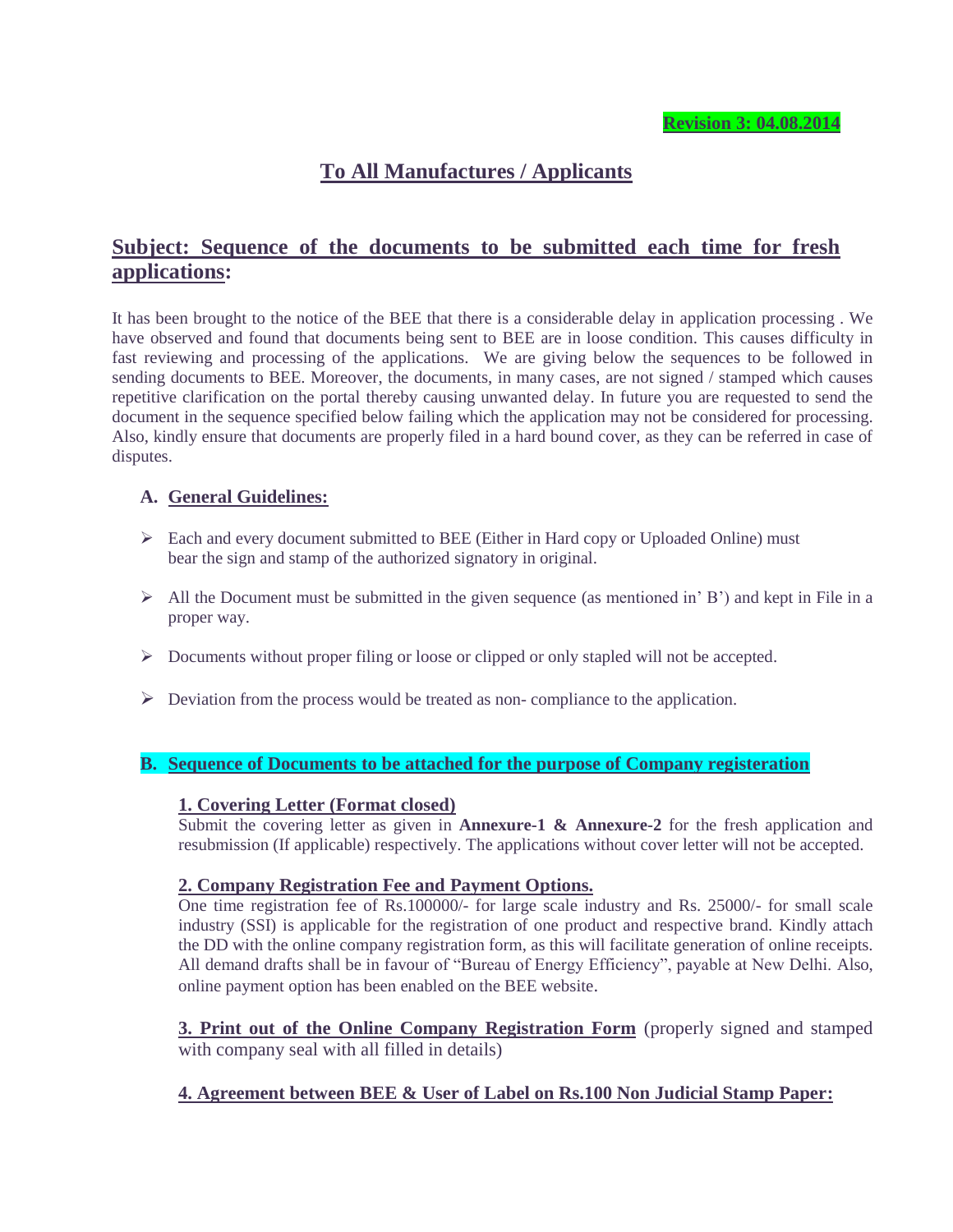This document is applicable for the applicant who wishes to participate in the S&L scheme for the first time for voluntary products only. The document must be as per the format given in the BEE Scheme duly signed and stamped on each page of the Agreement. If an applicant wishes to register for more than one Appliance/Equipment, then he must submit separate agreement for each respective Appliance/ Equipment or Brand, if any. The validity of the agreement is three years.

# **5. One set of General Documents:**

a) **Trade Marks certificate** (In the Name of the User of Label)

b) **SSI certificate** (If Small Scale Industry and applying for first time)

c) **Quality Management System Certificate** (ISO 9001) (issued In the name and address of the manufacturing facility mentioned in company registration form of Manufacturer). In case of multiple manufacturing facilities, ISO of all the manufacturing facilities must be enclosed.

d) **Authorized Signatory Letter** (On Company Letter Head mentioning the Name and specimen signature of the Authorized signatory/signatories and the company head)

e) **BIS License** (With Validity date and endorsement Letter showing all applied models. The Models applied to BEE should be highlighted in the endorsement Sheet) (If applicable)

**Note: All the documents must be uploaded on the web portal with correct validity date before sending the documents to BEE.** 

# **C. Sequence of Documents to be attached for the purpose of Model registeration**

# **1. Covering Letter (Format closed)**

Submit the covering letter as given in **Annexure-3 & Annexure-4** for the fresh application and resubmission (If applicable) respectively. The applications without cover letter will not be accepted.

# **2. Payment Options.**

Model Registration fee for each model is Rs.1000/-. Kindly attach only one specific DD with unique application id, as this will facilitate generation of online receipts. In case, if single DD is given for multiple applications, than please ensure that the DD drawn for the value should match with the number of applications failing which applications will be rejected. All demand drafts shall be in favour of "Bureau of Energy Efficiency", payable at New Delhi. Also, online payment option has already been enabled on the BEE website.

**3. Print out of the Online Application form** (properly signed and stamped with company seal)

**4. Print out of the Mandatory Form and its Annexure form** (For mandatory products only)

**5. Test Report** (properly signed and stamped with company seal)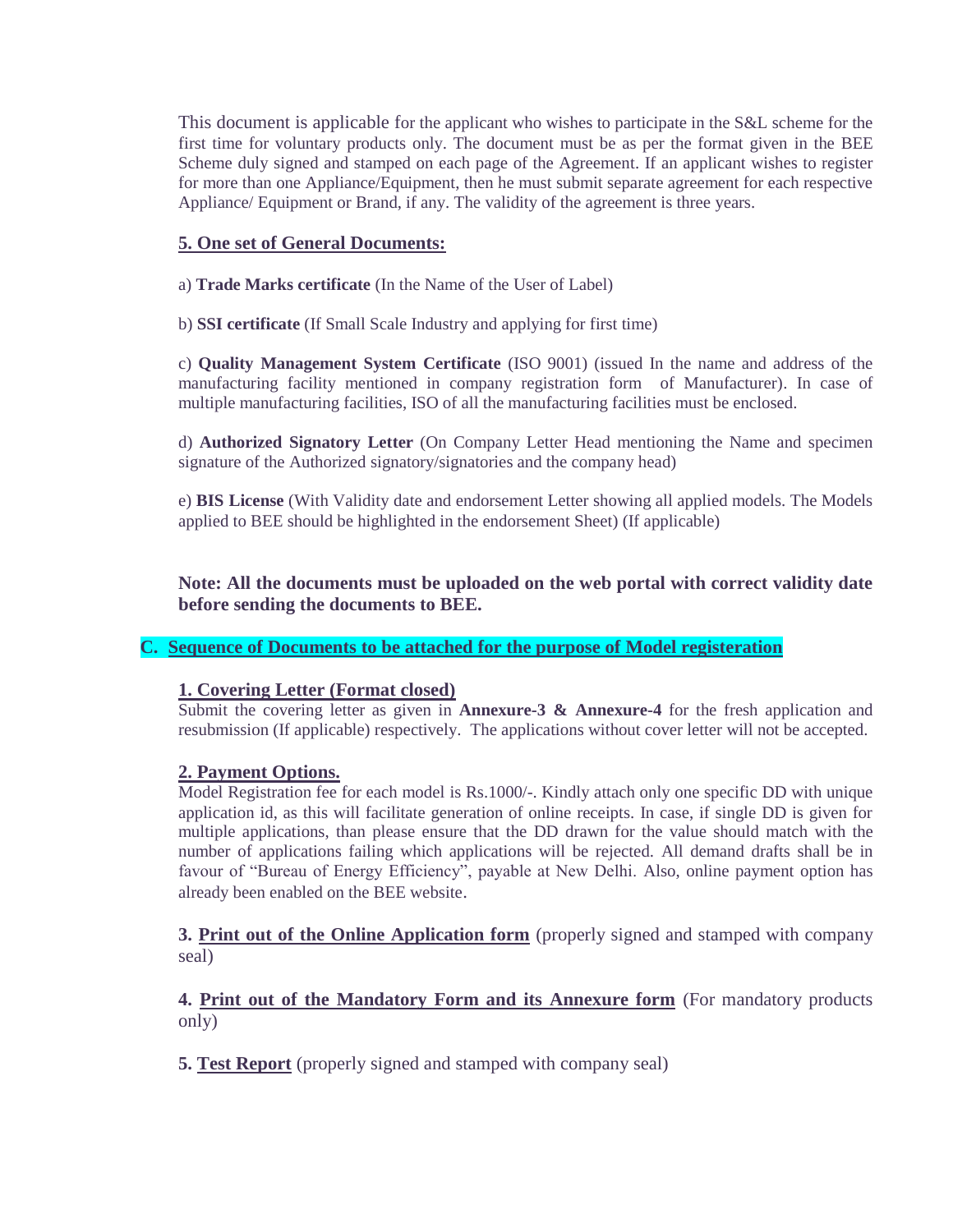Test Report of each model should be enclosed after the online application form of the respective model. Same Model name/number as applied to BEE along with the Date of testing must be written in the Test Report. In case of family of models declaration letter from the user of label must be enclosed for the models listed under one family. However, test report must be submitted with each respective model. **Rated values must be declared in test report. In house test reports must be printed on the letter head of the organization. (In house test lab reports are accepted provided the lab is accredited by NABL)**

### **6. Sample Label**

Sample label (Printed Waterproof Adhesive or Metallic as applicable) of each model must be stapled along with online application form of that particular model. If the Label is metallic, then it should be enclosed in transparent cover and then stapled with the application form. The design & color parameters of sample label should strictly match with the specifications given in schedule of the respective equipments. Also, the CDR files are available on the S&L home page on the BEE website.

**Note: This shall be applicable from 1st November 2012, applications or clarifications not conforming to the above requirements will not be accepted.**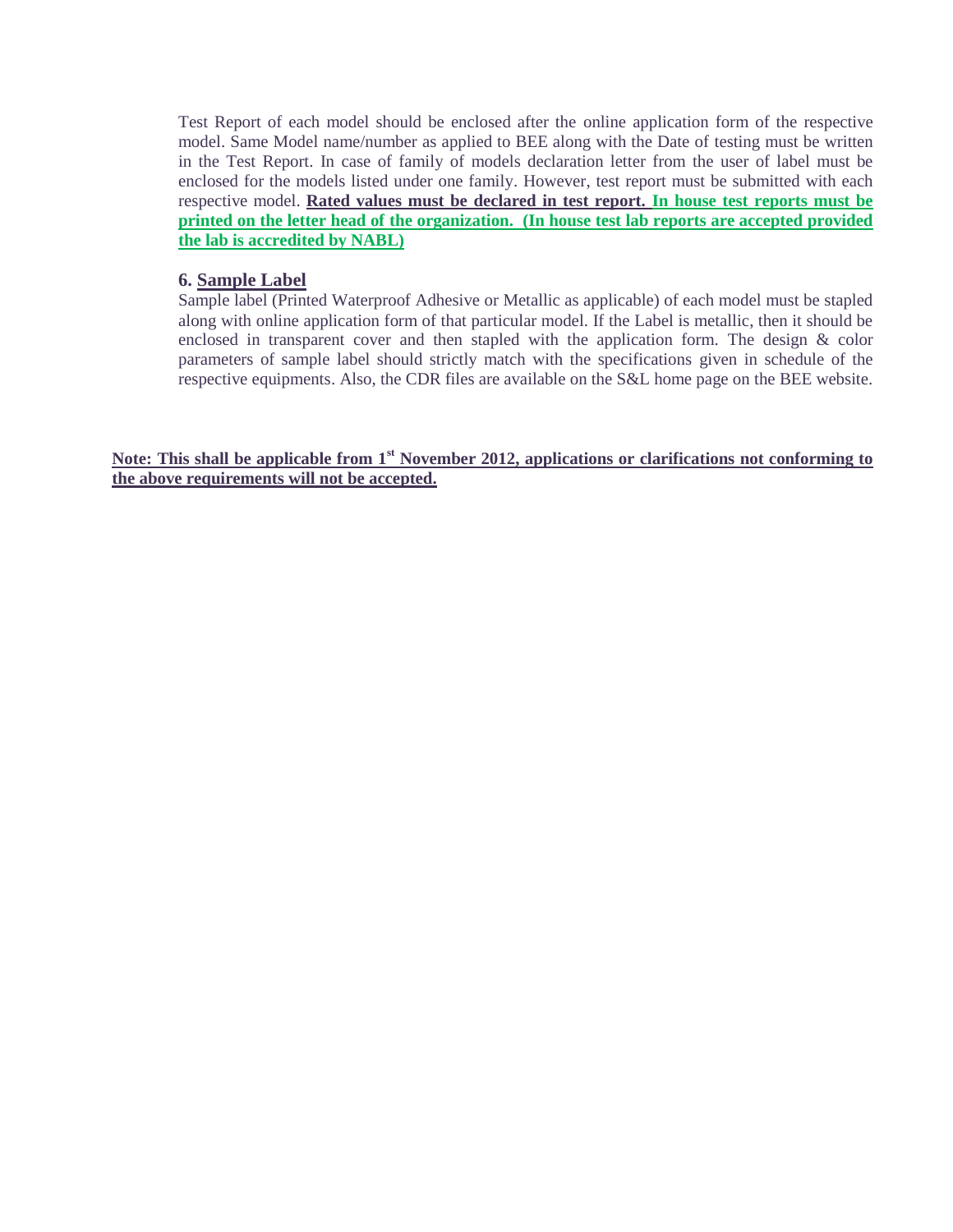#### **Annexure-1**

### **Covering Letter format for Company Registration (To be furnished on the letter head of the corporate body)**

No: --------------------------- Date: ------------------------

To, The Director General Bureau of Energy Efficiency ------------------------------------

### **Subject: Application for registration of the company.**

Dear Sir/Madam,

| the documents for your consideration. |  |
|---------------------------------------|--|

| 2. | <b>Product Name</b>                         |                                          |                     |  |
|----|---------------------------------------------|------------------------------------------|---------------------|--|
| 3. | <b>Payment Details:</b>                     |                                          |                     |  |
|    | Amount (INR)                                | DD No./Ch. No./Date                      | <b>Issuing Bank</b> |  |
|    |                                             |                                          |                     |  |
|    | Enclosure Details: (Please tick)            |                                          |                     |  |
|    | a)                                          | <b>Company registration form</b>         |                     |  |
|    | <b>DD</b> (Security Deposit)<br>b)          |                                          |                     |  |
|    | $\bf c)$                                    | <b>Certificate of Incorporation.</b>     |                     |  |
|    | d)                                          | <b>Agreement (If Applicable*)</b>        |                     |  |
|    | e)                                          | <b>SSI Certificate (If Applicable**)</b> |                     |  |
|    | f)<br><b>Trade Mark Certificate</b>         |                                          |                     |  |
|    | $\mathbf{g}$                                | <b>ISO</b> of the Manufacturing Facility |                     |  |
|    | <b>Authorization Letter</b><br>$\mathbf{h}$ |                                          |                     |  |

**\* Applicable for voluntary products only.** 

**\*\* Applicable for Small Scale Industries only.** 

Thanking you,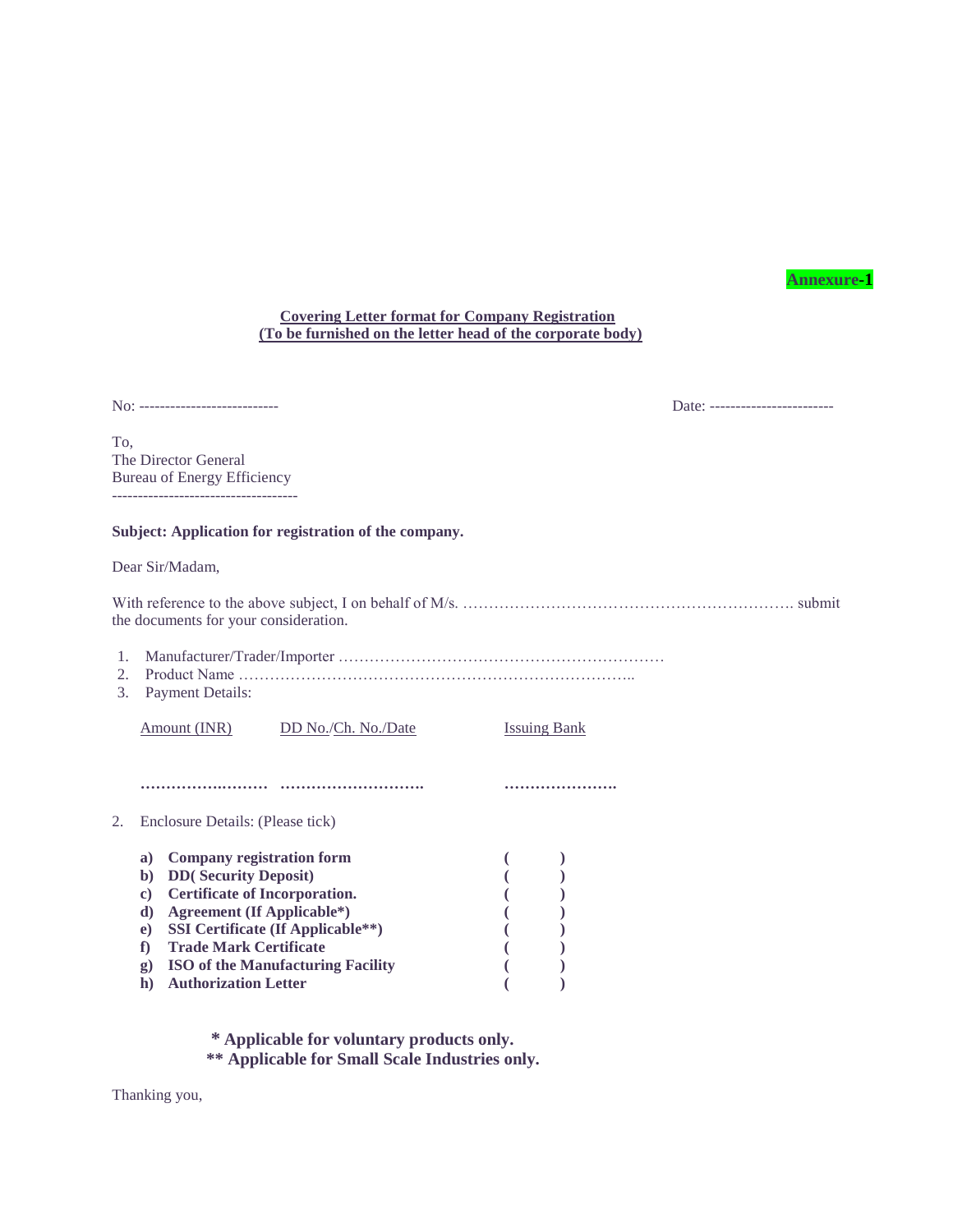(Name & Signature of Authorized Signatory with company seal)

**Annexure-2**

### **(Covering Letter format for the submission of Clarifications - Company Registeration) To be furnished on the letter head of the corporate body**

No: --------------------------- Date: ------------------------

To, The Director General Bureau of Energy Efficiency ------------------------------------ -------------------------------------

**Subject: Submission of clarification documents for the purpose of company registration.** 

Dear Sir/Madam,

With reference to the above subject, I on behalf of M/s. ………………………………………………………. submit the documents for your consideration after being asked to give clarifications in the web portal.

#### **Clarification No : (Please tick): First/ Second/ Third**

- 1. Manufacturer/Trader/Importer ……………………………………………………… Product Name …………………………………………………………………..
- 2. Enclosure Details:

Thanking you,

(Name & Signature of Authorized Signatory with company seal)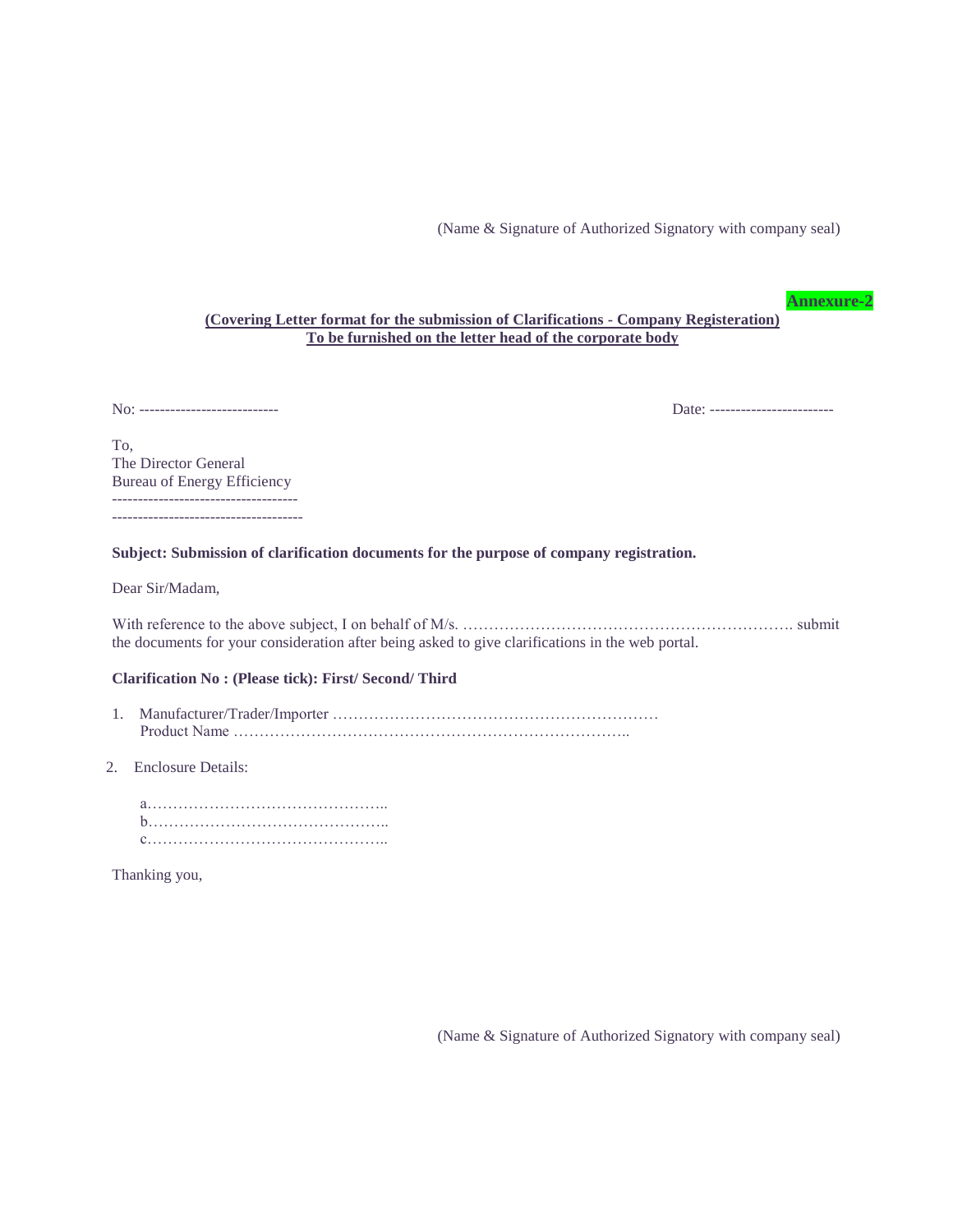### **(Covering Letter format for Fresh Applications) Annexure-3 To be furnished on the letter head of the corporate body**

No: --------------------------- Date: ------------------------

To, The Director General Bureau of Energy Efficiency ------------------------------------

### **Subject: Application for approval of Star-Labeling: FRESH APPLICATION**

Dear Sir/Madam,

With reference to the above subject, I on behalf of M/s. ………………………………………………………. submit the documents for your consideration.

3. Manufacturer/Traderr/Importer ……………………………………………………… Company ID ………………………………………………………………….. Product Name …………………………………………………………………..

| S.No | Model No. | Application ID |
|------|-----------|----------------|
|      |           |                |
|      |           |                |
|      |           |                |
|      |           |                |

4. Payment Details:

|    | Amount (INR)                             | DD No./Ch. No./Date                   | Issuing Bank |  |
|----|------------------------------------------|---------------------------------------|--------------|--|
|    |                                          |                                       |              |  |
|    |                                          |                                       |              |  |
| 5. | Enclosure Details: (Please tick)         |                                       |              |  |
|    | <b>DD</b> (model registration Fee)<br>a) |                                       |              |  |
|    | <b>Online application form</b><br>b)     |                                       |              |  |
|    | C)                                       | <b>Mandatory form &amp; Annexure.</b> |              |  |
|    | <b>Test report</b><br>d)                 |                                       |              |  |
|    | Sample Label.<br>e)                      |                                       |              |  |
|    |                                          |                                       |              |  |

Thanking you,